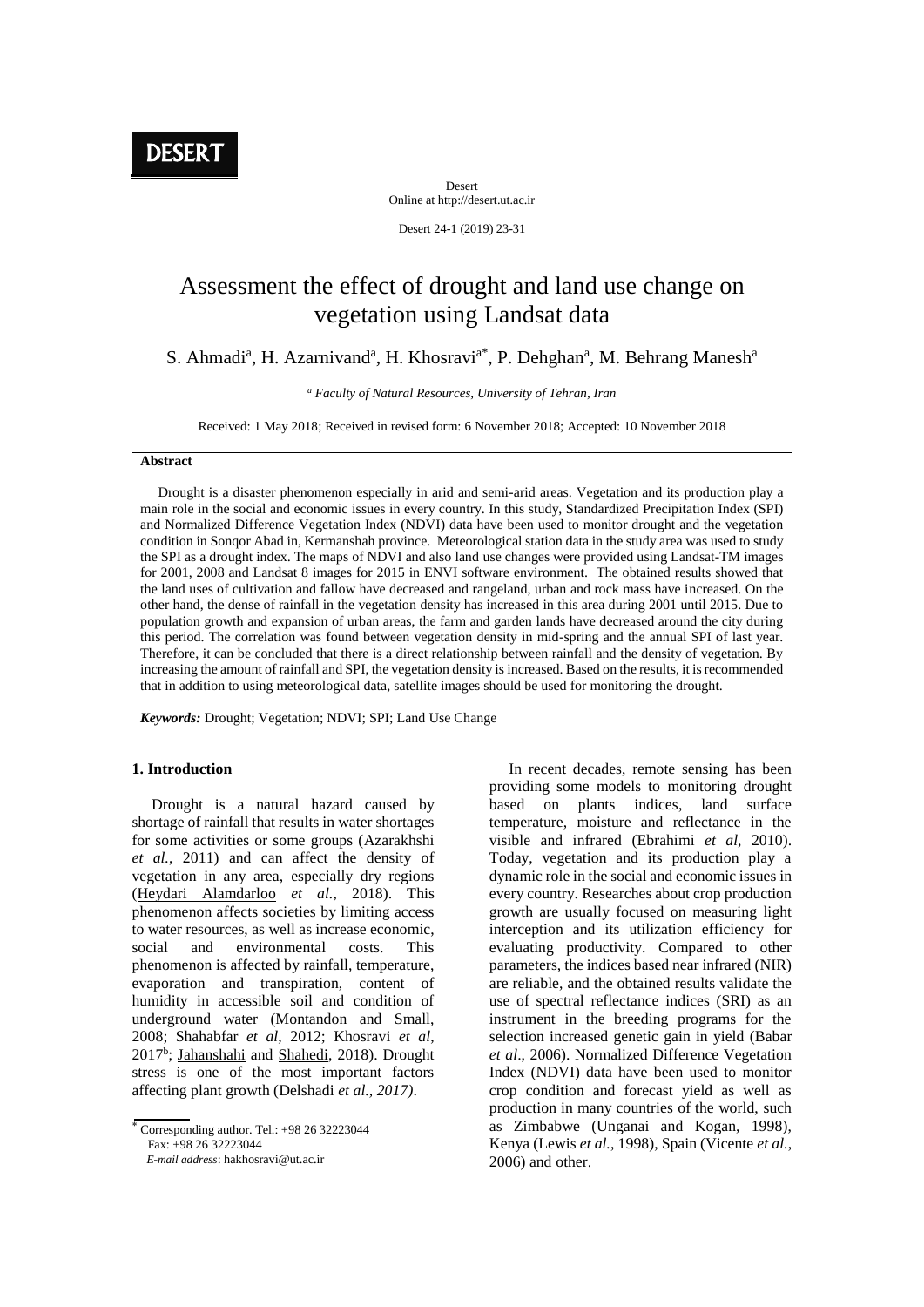The NDVI provides information on the vegetation distribution and dynamics. It is commonly thought that its applicability is limited to enhancing our understanding of large herbivore ecology (Pettorelli *et al*., 2011). The NDVI is basically a normalized change of ratio between the near infrared (NIR) to red (RED) reflectance (rNIR/rRED), planned to standardize vegetation index values. The range of NDVI is between -1 and +1, where +1 stands for "amount of vegetation", 0 stands for "no vegetation" and negative values for "non-vegetated surfaces" such as water, snow or building (in urban areas) (Silleos *et al*., 2006).

 In the near infrared spectral region, green leaves are highly reflective and no absorption occurs (Jensen, 2007). Thus, green leaves have high visible light absorption with high nearinfrared reflectance, resulting in positive NDVI values. On the other hand, clouds, bare soil and snow have the NDVI values of around zero, while water has negative values (Neigh *et al*., 2008). It has been shown that the NDVI are highly correlated with the photosynthetic activity of plants and theirs radiation absorbed. These processes occur through the plant photosynthetic capacity, carbon assimilation, canopy, leaf area, production and evapotranspiration (Buermann *et al*. 2002, Hicke *et al*., 2002, Wang *et al*., 2005). Therefore, NDVI provides monitoring of the vegetation photosynthesis through time and enables to compare temporal and spatial results of a vegetation study (Myneni *et al*., 1997).

 Several studies have been attempted to assess and monitor the Normalized Difference Vegetation Index (NDVI) using remote sensing. TM TIR data to observe meso-scale temperature differences between the urban and rural area in Indianapolis were used by Carnahan and Larson (1990). Nichol (1994) carried out a detailed study using TM thermal data to monitor microclimate for housing estates in Singapore. Weng (2001, 2003) examined temperature of land surface pattern and its relationship with vegetation (land cover) in urban clusters in the Zhujiang Delta and in Guangzhou, China. Ji and Peter (2003) fulfilled a study about the response of vegetation to accessible humidity using SPI and NDVI in the deserts of north of America. This study was done on grasslands and farming lands. The goals

of this study included the NDVI response to SPI in various periods of growing season as well as the relation between SPI and NDVI in various time scales and regional properties. The study concluded that the best relationship between SPI and NVDI is obtained in soil in regions with low capacity in storing water. Also, the best correlation between NDVI and SPI was a threemonth scale. Finally, the most important result was that the NDVI is an effective index of humidity-vegetation condition. However, for monitoring the drought using NDVI, seasonal scheduling should be considered.

 Drought dynamism was monitored by Bhuiyan *et al*. (2006) using some meteorological indices and some indices obtained from satellite sensors in Arawali, India, from 1984 to 2003. They used SPI for determining deficit precipitation and standardized water level index for assessing drainage of ground water. Nouri *et al*. (2012, 2013) studied the relationship between agricultural and non-agricultural VIs and ET. They presented VIs, and exclusively NDVI, as a stout indicator to study vegetation characteristics and consequently ET rates.

The aim of this study was to investigate the relation between land use change, NDVI and SPI in Sonqor Abad, Kermanshah province.

## **2. Materials and Methods**

#### *2.1. The Study Area*

 Sonqor Abad is located in the western heights of the Zagros Mountains. This region, with an area of 81562.5 hectares, is located in Kermanshah province at 37 kilometers in the East of Kermanshah city. It is a mountainous region and its climate is mild. The study area is located at 34° 13' 59" to 34° 32' 01" latitude and 47° 17′ 48″ to 47° 41′ 30″ longitude. This area is one of the tribal areas of Iran and its mountains and plains are generally covered with woods and pasture. Due to climatic conditions, various agricultural products are produced in this region. In this area, medicinal and aromatic plants are cultivated. The minimum height is 1262 meters and the maximum height is 3089 meters above sea level. Figure 1 shows the location of the study area in Iran.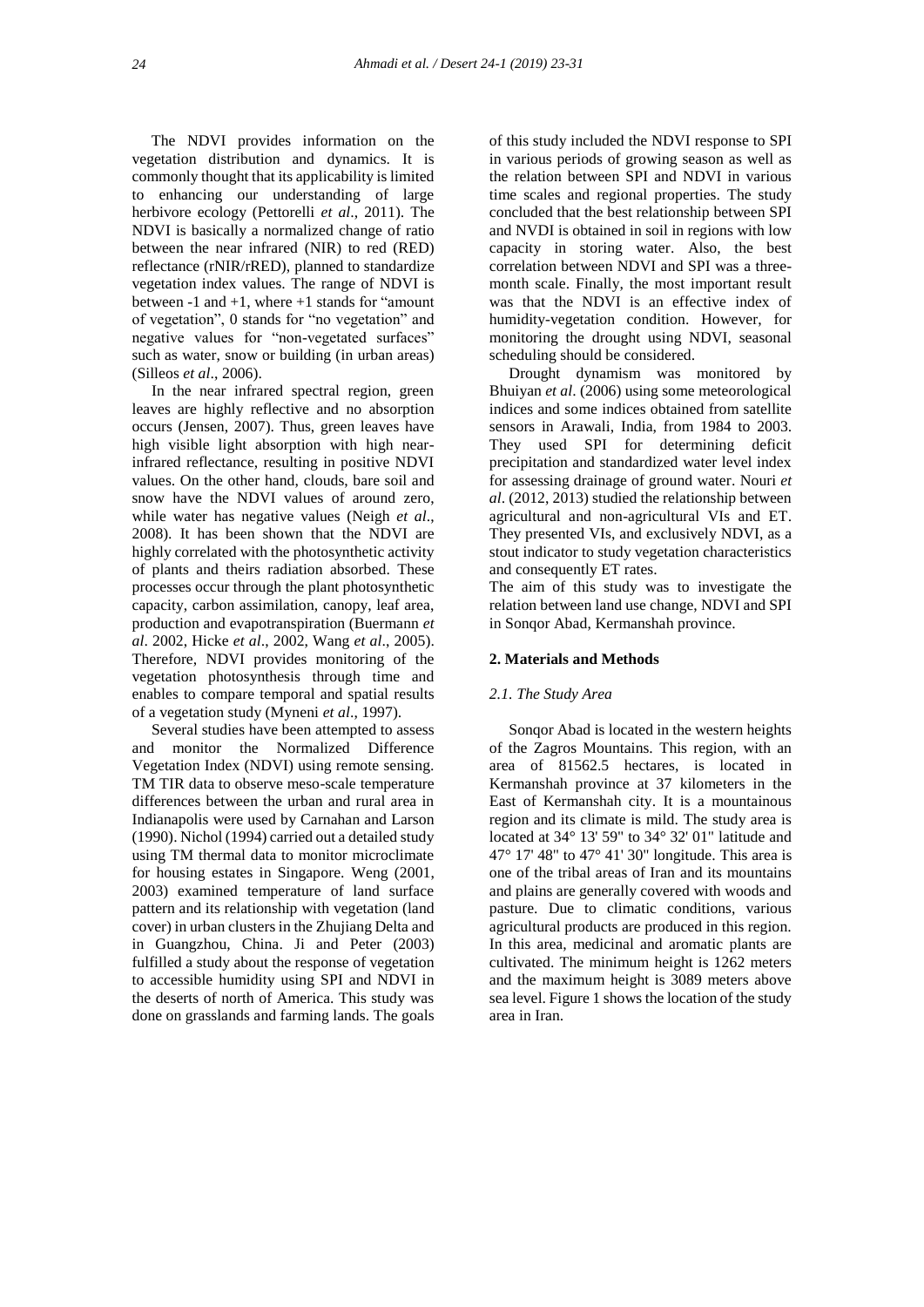

Fig. 1. Location of the study area

## *2.2. Methodology*

 For estimation of vegetation, Normalized Difference Vegetation Index (NDVI) was considered as a potential screening tool. The remote sensing was used to assess the Normalized Difference Vegetation Index (NDVI) of 2001-2015. Information used in this study contains TM and OLI data of the study area for 2001, 2008 and 2015. Based on the spatial resolution of the satellite images (30m) the vegetation cover map of the study area was classified into six classes including no vegetation, very low vegetation, low vegetation,

medium vegetation, high vegetation and very high vegetation. Land-use maps also were provided in the ENVI software. Also annual average of SPI was calculated from 2001 to 2015.

### *Utilized Satellite Sensors and Calculating NDVI*

 Multispectral Landsat TM and Landsat 8 images were used for obtaining vegetation indices. Properties of used TM and OLI sensor are given in Table 1.

| Name of<br>satellite | Sensor | Band No.            | Band spectral domain<br>(micrometer) | Name of spectral domain | Resolution<br>(meter) |
|----------------------|--------|---------------------|--------------------------------------|-------------------------|-----------------------|
|                      |        |                     | $0.45 - 0.52$                        | Blue                    | 30                    |
|                      |        | 2                   | $0.52 - 0.60$                        | Green                   | 30                    |
| Landsat              |        | 3                   | $0.63 - 0.69$                        | Red                     | 30                    |
|                      | TM     | 4                   | $0.76 - 0.90$                        | NIR Infrared            | 30                    |
|                      |        | 5                   | $1.55 - 1.75$                        | Middle Infrared         | 30                    |
|                      |        | $10.4 - 12.50$<br>6 |                                      | Thermal Infrared        | 120                   |
|                      |        |                     | $2.08 - 2.35$                        | Middle Infrared         | 30                    |
|                      |        |                     | $0.43 - 0.45$<br>Coastal             |                         | 30                    |
|                      |        | 2                   | $0.45 - 0.51$                        | Blue                    | 30                    |
|                      |        | 3                   | $0.53 - 0.59$                        | Green                   | 30                    |
|                      |        | 4                   | $0.64 - 0.67$                        | Red                     | 30                    |
|                      |        | 5                   | $0.85 - 0.88$                        | <b>NIR</b>              | 30                    |
|                      | 8-OLI  | 6                   | $1.57 - 1.65$                        | SWIR <sub>1</sub>       | 30                    |
|                      |        |                     | $2.11 - 2.29$                        | SWIR <sub>2</sub>       | 30                    |
|                      |        | 8                   | $0.50 - 0.68$                        | Pan                     | 15                    |
|                      |        | 9                   | $1.36 - 1.38$                        | Cirrus                  | 30                    |
|                      |        | 10                  | $10.60 - 11.19$                      | TIRS 1                  | 30(100)               |
|                      |        | 11                  | 11.50-12.51                          | TIRS 2                  | 30 (100)              |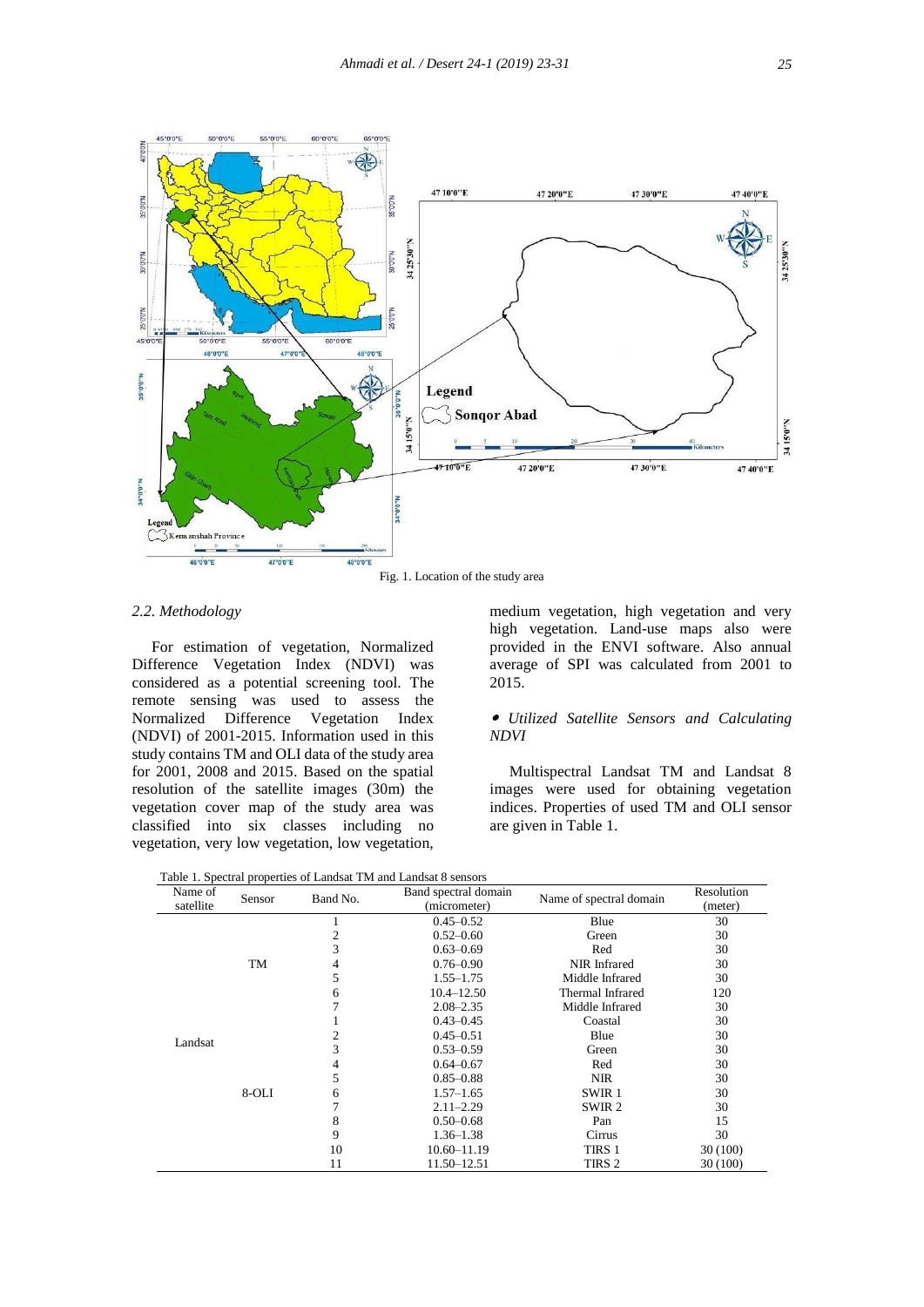The NDVI, one of the most well-known vegetation indices widely used in most researches and satellite studies for determining vegetation health and density are explained through the Eq. 1 (Pôças *et al*., 2013).

$$
NDVI = (NIR-RED)/(NIR+RED)
$$
 (1)

Where:

NIR: Reflection of light in infrared band RED: Reflection of light in red band

 The NDVI is calculated as a ratio between measured reflectivity in the red and near infrared

|  | Table 2. NDVI categories for different vegetation |  |
|--|---------------------------------------------------|--|
|  |                                                   |  |

portions of the electromagnetic spectrum. Since they are most affected by the absorption of chlorophyll in leafy green vegetation and by the density of green vegetation on the surface, these two spectral bands are chosen (Orhan and Yaka, 2016).

 After pre-processing of satellite data, NDVI was calculated for 2001, 2008 and 2015. Then, they was classified in 6 classes including no vegetation, very low vegetation, low vegetation, medium vegetation, high vegetation and very high vegetation (Table 2).

world climatic organization as a reference drought index for describing drought, was calculated by Eq. 2 and classified according to

SPI= Standardized Precipitation Index Pi=Rainfall of the given period

 $(2)$ 

| Year<br>Class          | 2001       | 2008       | 2015       |
|------------------------|------------|------------|------------|
| No Vegetation          | $-0.26682$ | $-0.11339$ | $-0.11144$ |
| Very low Vegetation    | $-0.13099$ | $-0.06030$ | $-0.03279$ |
| Low Vegetation         | 0.16705    | 0.16844    | 0.16848    |
| Medium Vegetation      | 0.29811    | 0.32382    | 0.30928    |
| <b>High Vegetation</b> | 0.42363    | 0.42560    | 0.41589    |
| Very High Vegetation   |            | 0.53423    |            |

Table 2.

 $SPI = \frac{Pi - \bar{P}}{S}$ 

S=Standard deviation  $\overline{P}$  = Average of period rainfall

Where:

## *Providing the Land Use Changes Map*

 Multispectral Landsat TM and Landsat 8 images were used for obtaining land use maps. Land use maps were calculated for 2001, 2008 and 2015. These maps were classified in five classes including cultivation, rangeland, fallow, rock mass and urban area. Then, the area of every class was calculated in ArcGIS 10.3.

#### *Calculation of SPI*

 The annual average of SPI was calculated from 2001 to 2015. This index, accepted by the

Table 2. Classification of SPI (Fox Maule et al, 2013)

| $\text{Class}$ | Extremely<br>Drv | Severely<br>$Dr^{v}$ | Moderatelv<br>Drv | Normal          | Moderately<br>Wet | Very Wet  | Extremely<br>Wet |
|----------------|------------------|----------------------|-------------------|-----------------|-------------------|-----------|------------------|
| SPI            | <b>_</b>         | -99<br>---<br>ن. 1   | $49 - 1$          | $-0.99$<br>0.99 | 4 <sup>c</sup>    | 1.99<br>. |                  |

 In this research, rainfall map for each period was obtained in ArcGIS 10.3for calculating the annual SPI at first. For this purpose, SPI was calculated by precipitation data of meteorological stations nearby the study area.

## **3. Results and Discussion**

## *3.1. SPI*

 The SPI maps of Sonqor Abad region were provided for the period of 2001– 2015 and the average of annual SPI was calculated by ArcGIS 10.3. The averages of the SPI from 2001 until 2015 are shown in Table 3. The least amount of observed annual SPI is -0.79874 in 2008 and the most amount annual SPI is 1.30185 for 2002.

 The trend curve of SPI (Figure 2) showed that the rainfall trend had increased during the study period.

### *3.2. Land Use Maps*

 According to the available data and maps, land use map was prepared and classified in five classes for 2001, 2008 and 2015. Then, the area of every class was calculated in ArcGIS 10.3. Totally, the area of rock mass is the most and the area of fallow is the least. However, these amounts are variation in different years during 2001 to 2015. The maps of land use classification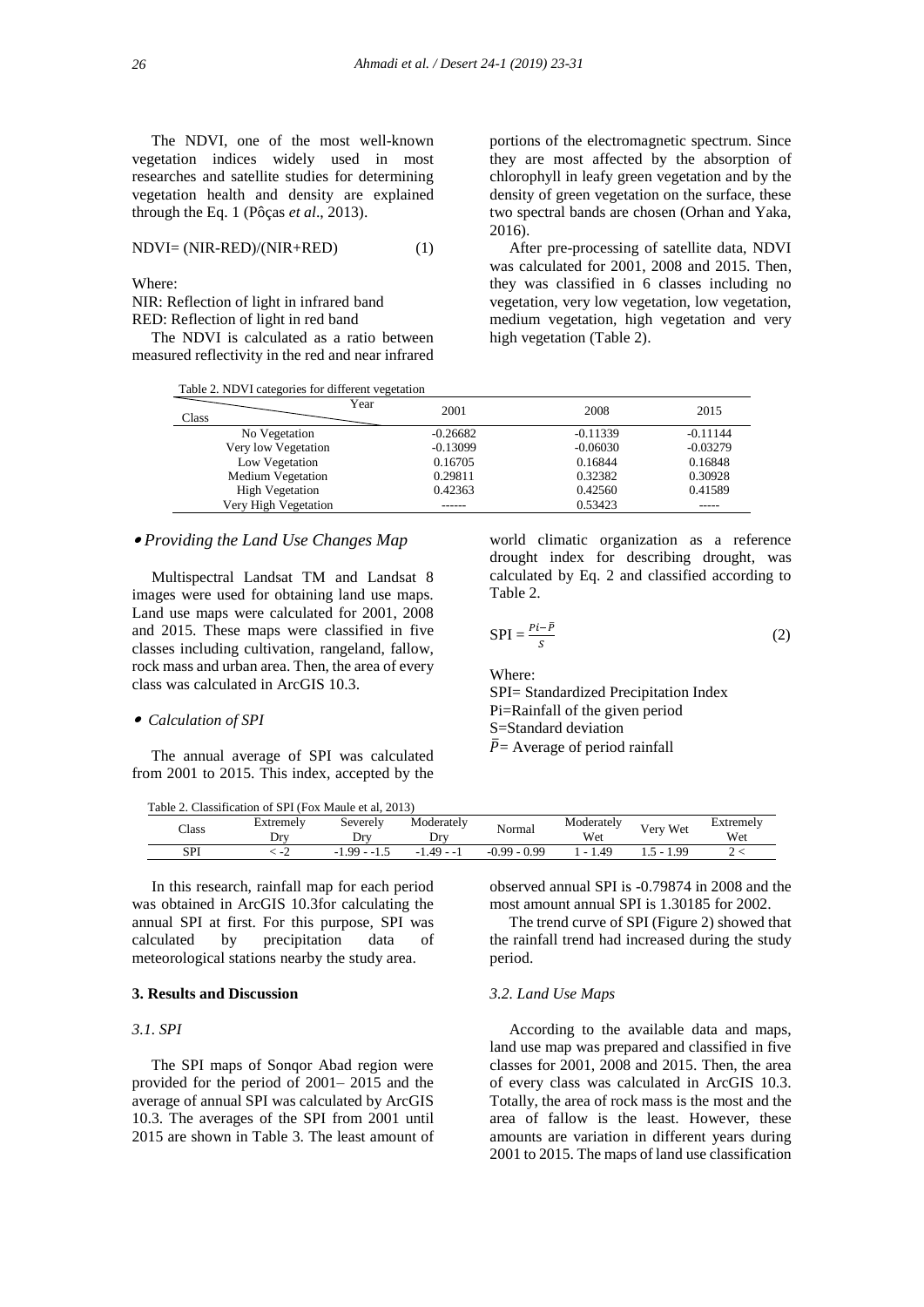|      | Table 3. Annual mean SPI |            |      |         |        |      |            |        |
|------|--------------------------|------------|------|---------|--------|------|------------|--------|
| Year | SPI                      | Class      | Year | SPI     | Class  | Year | <b>SPI</b> | Class  |
| 2001 | $-0.36$                  | Normal     | 2006 | 0.98    | Normal | 2011 | 0.57       | Normal |
| 2002 | l.30                     | Medium Wet | 2007 | $-0.41$ | Normal | 2012 | 0.12       | Normal |
| 2003 | 0.68                     | Normal     | 2008 | $-0.80$ | Normal | 2013 | 0.09       | Normal |
| 2004 | 0.00                     | Normal     | 2009 | 0.01    | Normal | 2014 | 0.21       | Normal |
| 2005 | 0.62                     | Normal     | 2010 | 0.43    | Normal | 2015 | 0.76       | Normal |

for 2001, 2008 and 2015 are illustrated in Figures 3, 4 and 5.



Fig. 2. The trend of SPI from 2001 to 2015 Year



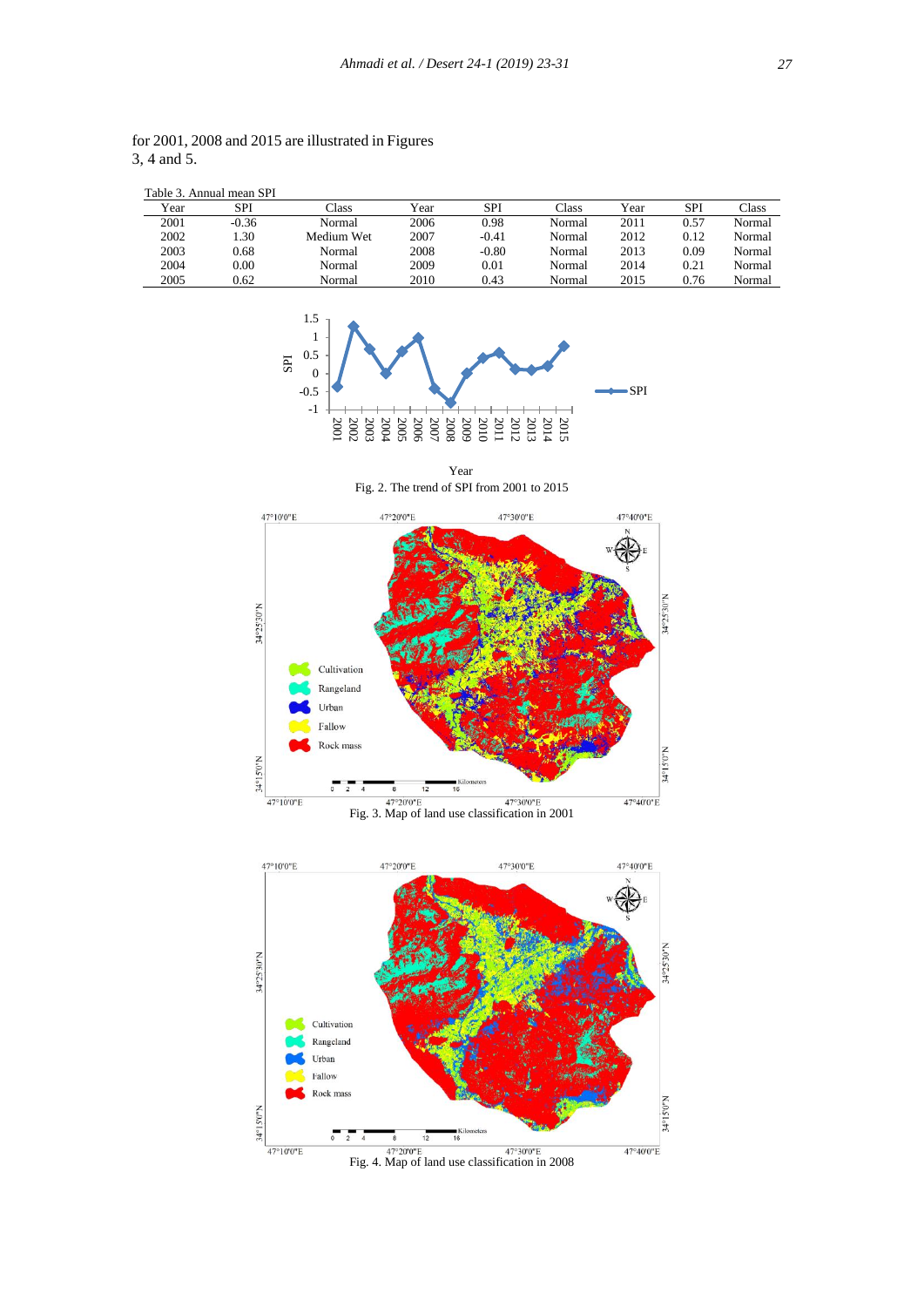

 The area and percentage of each class of land use are shown in Table 4. This table shows that cultivation and fallow have decreased and

rangeland, urban and rock mass have increased during 2001 to 2015.

| Table 4. Area of land use classes |  |  |  |  |
|-----------------------------------|--|--|--|--|
|-----------------------------------|--|--|--|--|

| Year        | 2001      |            |           | 2008       | 2015      |            |  |
|-------------|-----------|------------|-----------|------------|-----------|------------|--|
| Land use    | Area (ha) | Percentage | Area (ha) | Percentage | Area (ha) | Percentage |  |
| Cultivation | 6843.92   | 8.39       | 6515.1    | 7.99       | 5127.52   | 6.29       |  |
| Rangeland   | 9241.89   | 11.33      | 8508.83   | 10.43      | 11978.31  | 14.69      |  |
| Urban       | 10036.56  | 12.31      | 10088.54  | 12.37      | 9398.21   | 11.52      |  |
| Fallow      | 11217.72  | 13.75      | 6223.51   | 7.63       | 5180.78   | 6.35       |  |
| Rock mass   | 44222.41  | 54.22      | 50226.52  | 61.58      | 49877.68  | 61.15      |  |

## *3.3. NDVI Maps*

 The NDVI was calculated in order to highlight and reinforce the difference in spectral

reflection of vegetation. For this purpose, NDVI maps were provided using TM and 8-OLI sensors. The maps of NDVI for 2001, 2008 and 2015 are illustrated in Figures 6, 7 and 8.

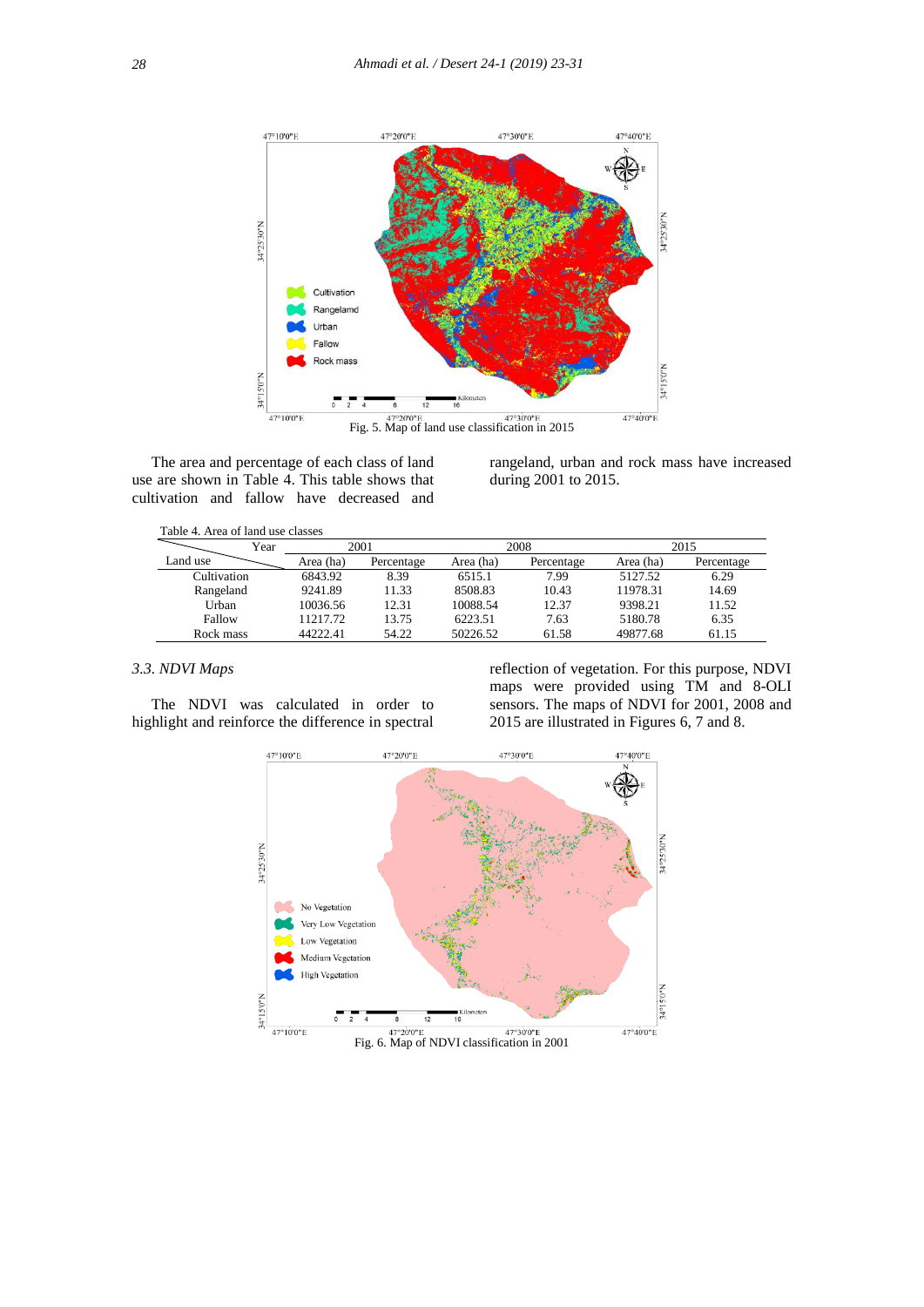

 The area and the percentage of the NDVI classes are shown in Table 5. According to the Table, the most percentage of area is related to

the "No Vegetation" class and the least percentage of area is related to the "Very High Vegetation" during 2001 to 2015.

|  | Table 5. The Area of NDVI classes |  |  |
|--|-----------------------------------|--|--|
|--|-----------------------------------|--|--|

|                              | 2001      |               | 2008      |       |           | 2015  |                        | Percentage Differences |                        |  |
|------------------------------|-----------|---------------|-----------|-------|-----------|-------|------------------------|------------------------|------------------------|--|
|                              | Area (ha) | $\frac{0}{6}$ | Area (ha) | %     | Area (ha) | %     | between 2001<br>& 2008 | between 2001<br>& 2015 | between 2008<br>& 2015 |  |
| N <sub>0</sub><br>Vegetation | 77712.41  | 95.28         | 59330.22  | 72.74 | 29019.72  | 35.58 | 22.54                  | 59.70                  | 37.16                  |  |
| Very Low<br>Vegetation       | 2102.54   | 2.57          | 14790.02  | 18.13 | 45420.15  | 55.69 | $-15.56$               | $-53.13$               | $-37.56$               |  |
| Low<br>Vegetation            | 1422.12   | 1.74          | 3935.71   | 4.83  | 4411.43   | 5.48  | $-3.09$                | $-4.01$                | $-0.65$                |  |
| Medium<br>Vegetation         | 274.23    | 0.35          | 1822.25   | 2.23  | 2154.38   | 2.59  | $-1.88$                | $-2.24$                | $-0.36$                |  |
| High<br>Vegetation           | 49.58     | 0.06          | 1570.86   | 1.93  | 553.46    | 0.65  | $-1.87$                | $-0.59$                | 1.28                   |  |
| Very High<br>Vegetation      | 1.62      | 0.00          | 113.44    | 0.14  | 3.36      | 0.00  | $-0.138$               | $-0.00$                | 0.13                   |  |

## **4. Conclusion**

 The improved availability of satellite data having high temporal and spatial resolutions offers many opportunities. In this study, LANDSAT TM and 8-OLI images of 2001, 2008 and 2015 were used to provide the Land use and Normalized Difference Vegetation Index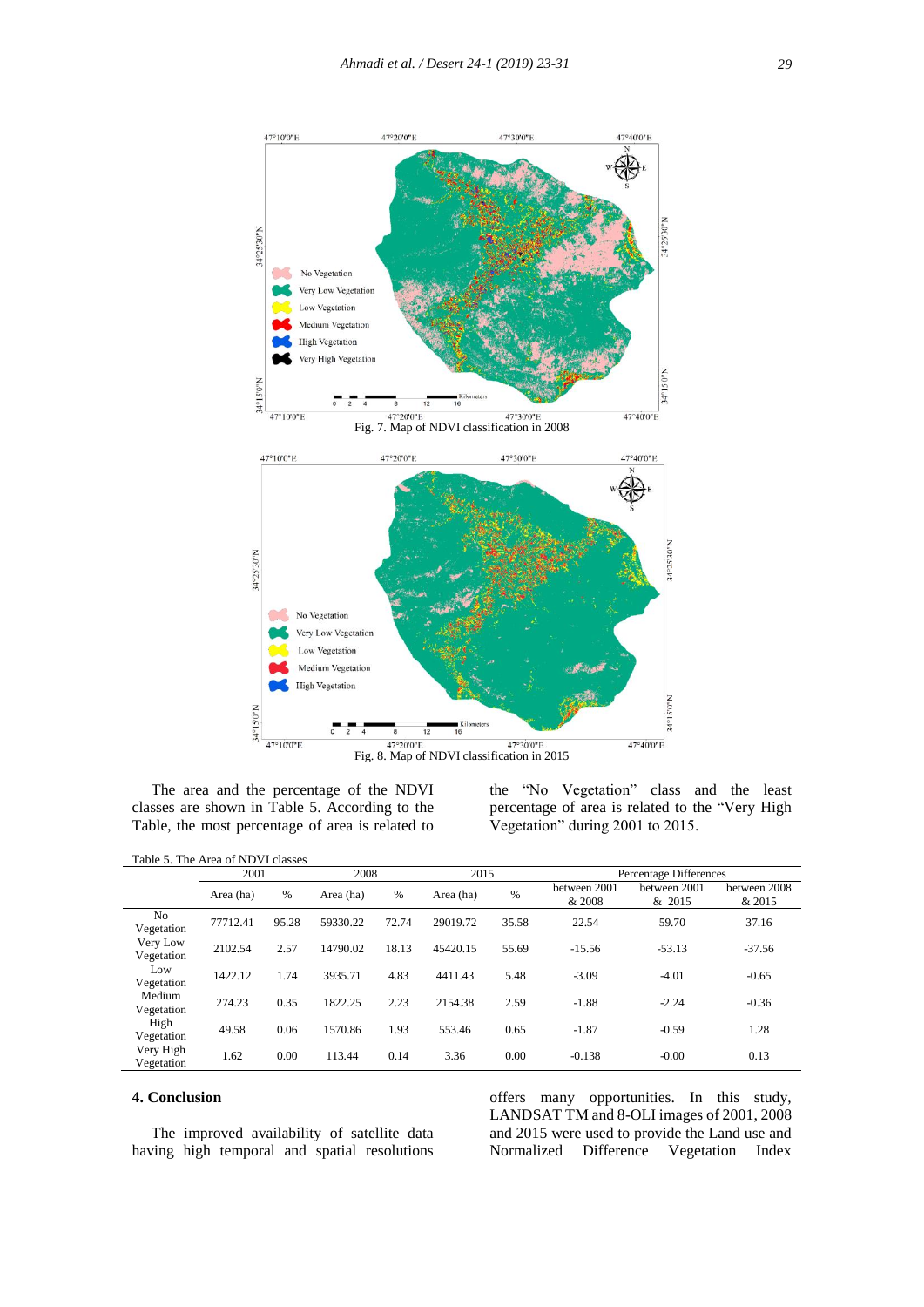(NDVI) maps using remote sensing approach. The NDVI was used to evaluate the vegetation density. The NDVI and land use maps provided by ENVI software was classified in ArcGIS 10.3 software.

 In this study the relationship between land use change, SPI and NDVI was analyzed in Sonqor Abad, Kermanshah province during 2001-2015. Based on the obtained results, there is a positive correlation between land use change and SPI and NDVI. It means that more rainfall led to more vegetation cover and land use change affected vegetation density. According to the results of Khosravi et al. (2017<sup>a</sup>), there is a positive correlation between NDVI and SPI during the growing season. Studying the relationship between SPI average and vegetation classes showed that rangelands are highly susceptible to SPI changes.

 The outcome of this study showed that land use change, especially in rangelands, have occurred in this study area over a 15-year period (2001–2015). The obtained results showed that the amount of SPI has increased. In addition, the vegetation density has increased during the period. There was no correlation between SPI and NDVI in farming lands and gardens. But any changes in the amount of rainfalls have affected vegetation density immediately. A study by Wang *et al*. (2015) showed that the drought occurring during the growing season or before vegetation growth has a major impact on NDVI.

 Land cover change is one of the factors that can affect the analysis of greenness (Zhu *et al*, 2016). Consequently, drought has been able to cause a significant change in the percentage of the vegetation density in this area. The temporal variations of NDVI anomaly are linked with SPI obviously and have strong relationship with SPI.

 However, there is a significant correlation between drought and the dense of vegetation. To determine vegetation classes by NDVI maps, we can say there is a positive correlation between the annual SPI (with delay) and the dense of vegetation in pastures as well as other areas.

 This study demonstrates that monitoring the drought and using the climatic data and satellite images are necessary to obtain better results, which is compatible to the research of Himanshu *et al*. (2015). Additionally, researches with more satellite images should be done to conduct the real scientific facts about drought and its effects on vegetation.

#### **References**

Azarakhshi, M., M. Mahdavi, H. Arzani, H. Ahmadi, 2011. Assessment of the Palmer drought severity  index in arid and semi-arid rangeland: (Case study: Qom province, Iran). Desert, 16; 77-86.

- Babar, M. A., M.P. Reynolds, M. van Ginkel, A. R. Klatt, W. R. Raun, M. L. Stone, 2006. Spectral Reflectance Indices as a Potential Indirect Selection Criteria for Wheat Yield under Irrigation. Crop Science, 46; 578-588.
- Bhuiyan, C., R.P. Singh, F.N. Kogan, 2006. Monitoring drought dynamics in the Aravalli region (India) using different indices based on ground and remote sensing data. International Journal of Applied Earth Observation and Geoinformation, 8; 289-302.
- Buermann, W., Y.J. Wang, J.R. Dong, L.M. Zhou, 2002. Analysis of a multiyear global vegetation leaf area index data set. Journal of geophysical research, 107; 1-16.
- Carnahan, W.H., R.C. Larson, 1990. An analysis of an urban heat sink. Remote Sensing of Environment, 33; 65–71.
- Delshadi, S., M. Ebrahimi, E. Shirmohammadi, 2017. Plant growth promoting bacteria effects on growth, photosynthetic pigments and root nutrients uptake of Avena sativa L. under drought stress. Desert, 22; 107-116.
- Ebrahimi, M., R. Darvishzadeh, A. Matkan, D. Ashourloo, 2010. Drought Assessment in Arid Regions Using Vegetation Indices - a Case Study of "Shirkooh of Yazd" in Central Iran.
- Goddard, S., S. Harms, S. Reichenbach, T., Tadesse, W.J. Waltman, 2003. Geospatial decision support for drought risk management. Communication of the ACM, 46; 35–37.
- Heydari Alamdarloo, E., M. Behrang Manesh, H. Khosravi 2018. Probability assessment of vegetation vulnerability to drought based on remote sensing data. Environmental Monitoring Assessment, 190; (702- 710).
- Hicke, J.A., G.P. Asner, J.T. Randerson, C. Tucker, 2002. Trends in North American net primary productivity derived from satellite observations, 1982–1998. Global Biogeochem Cycles, 16; 1018- 1032.
- Himanshu, S.K., G. Singh, N. Kharola, 2015. Monitoring of drought using satellite data. Int. Res. J. Earth Sci., 3; 66-72.
- Honglin Wang, H., A. Chen, Q. Wang, B. He, 2015. Drought dynamics and impacts on vegetation in China from 1982 to 2011. Ecological Engineering, 75; 303-307.
- Jahanshahi, A., K. Shahedi, 2018. Evaluation of meteorological, hydrological and groundwater resources indicators for drought monitoring and forecasting in a semi-arid climate. Desert, 23; 29-43.
- Jensen, J.R., 2007. Remote sensing of the environment: an earth resource perspective. 2nd edn. Prentice Hall, Upper Saddle River, NJ.
- Ji, L., A.J. Peter, 2003. Assessing Vegetation Response to Drought in the Northern Great Plains Using Vegetation and Drought Indices. Remote Sensing of Environment, 87; 85–98.
- Khosravi, H., E. Haydari, S. Shekoohizadegan. S. Zareie, 2017a. Assessment the Effect of Drought on Vegetation in Desert Area using Landsat Data. The Egyptian Journal of Remote Sensing and Space Science, 20; s3-s12.
- Khosravi, H., F. Sajedi Hosseini, M. Nasrollahi, H.R. Gharechaee, 2017b. Trend analysis and